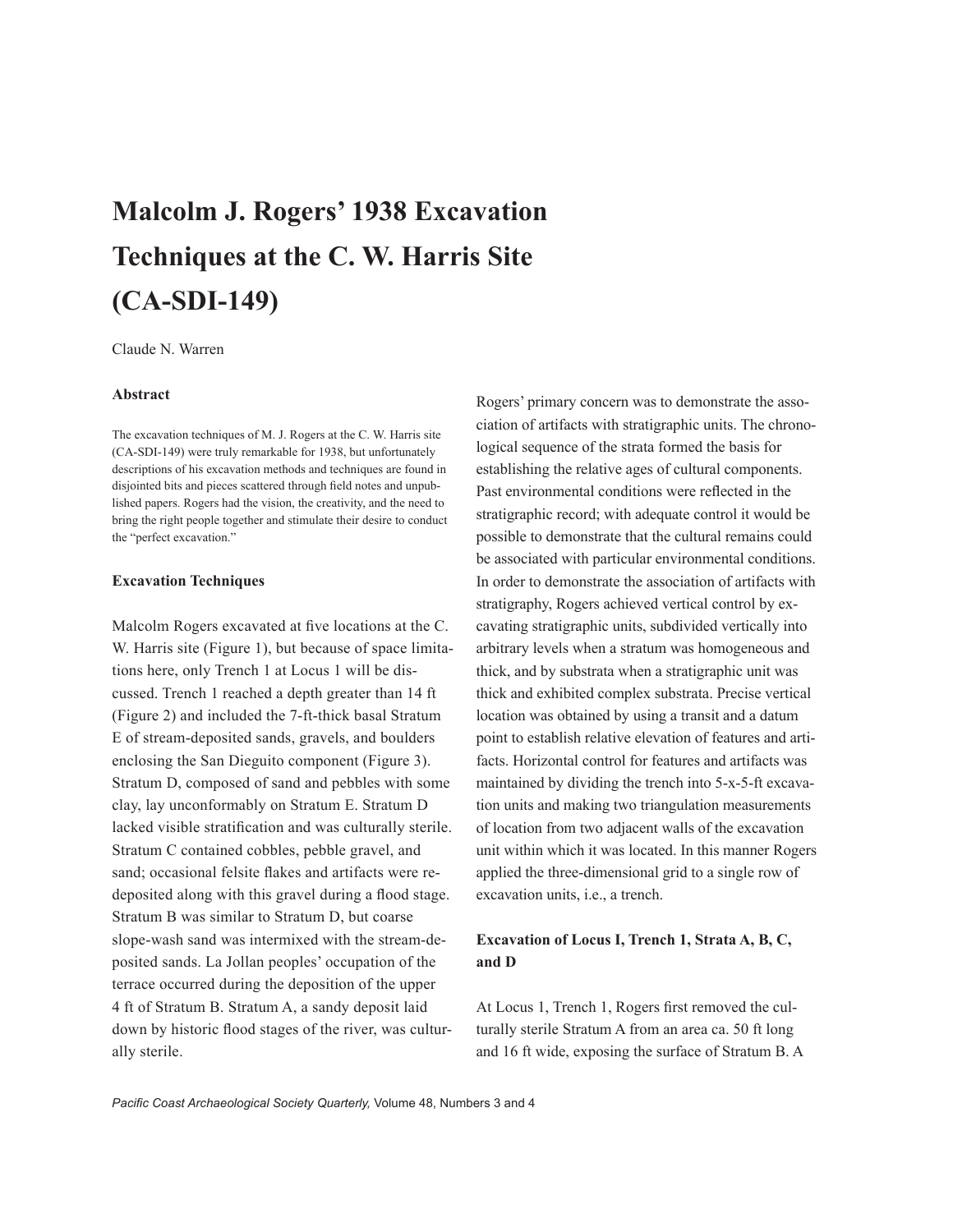

Figure 1. General location (inset) and map of the Harris site (CA-SDI-149).



Figure 2. Malcolm Rogers holds a stadia rod at one end of Trench 1, showing the depth of the trench. The stadia rod sits on the floor of the trench below the level where Rogers is standing. View to south. Copyright San Diego Museum of Man

trench 48 ft long and 5 ft wide was then established at right angles to the terrace edge (Figure 4). The trench was divided into 5-x-5-ft excavation units numbered in sequence from the south end. Excavation began with removal of arbitrary 12-in levels; depth was measured from a datum point established at ground level at Stake 3. Rogers' technique was to "peel off" arbitrary 12-in layers and to pass the midden through  $\frac{1}{4}$ -in screen (using water-screening) (Figure 5). Where the stratum was thicker than 12 in, additional arbitrary 12-in levels were added. Artifact locations were recorded by (1) excavation unit, (2) stratum, and (3) level (either arbitrary level or natural stratum). For example, "Stratum  $1B_1$ ,  $1B_2$ " indicates Trench 1, Stratum B, and levels or substrata 1 and 2 (Rogers 1938–1939a:July 25).

*PCAS Quarterly* 48(3&4)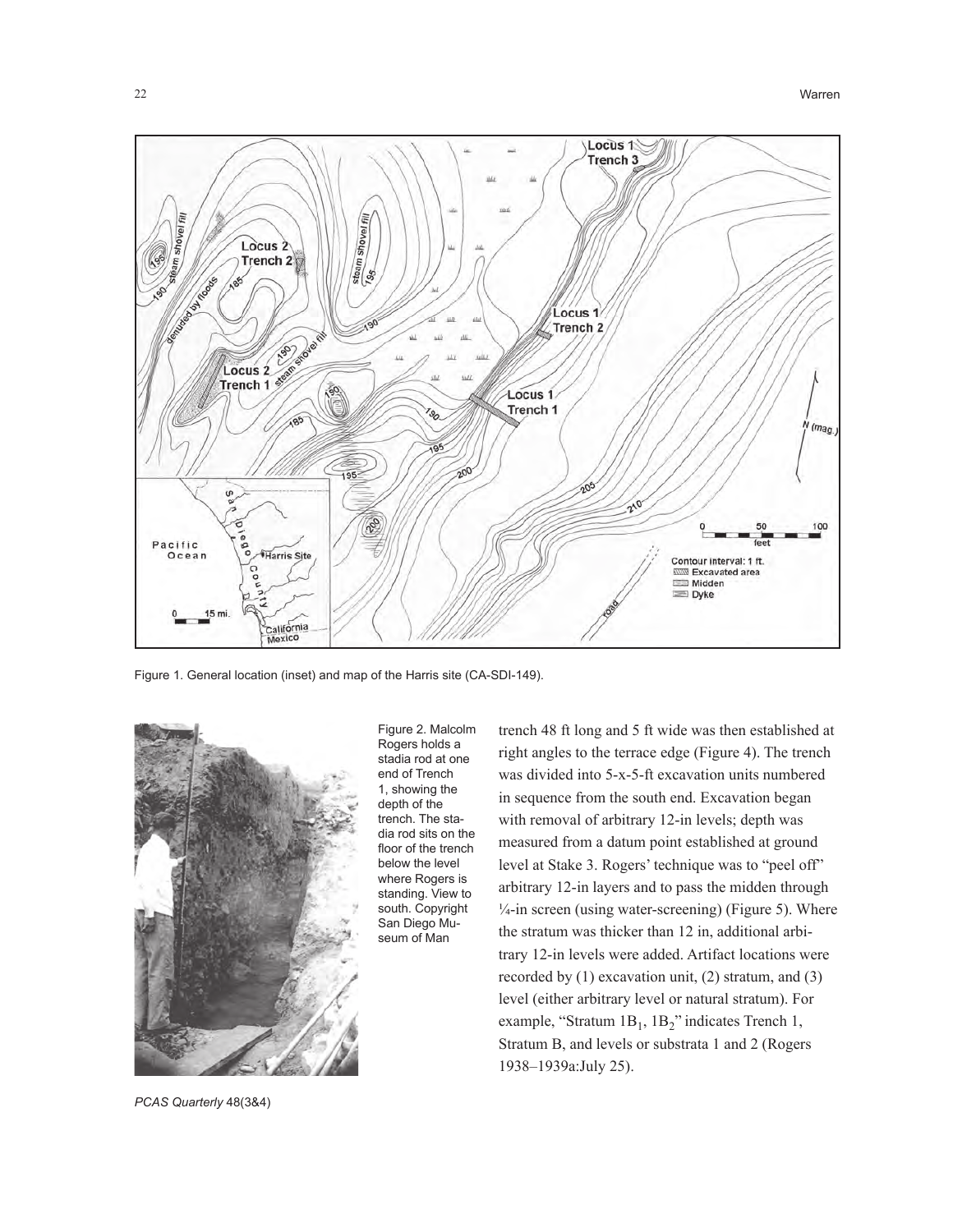

- Laminated silty light and dark sand. A.
- A<sub>1</sub>. Red sand and small gravel; outwash from hill to South-east.
- **B.** Layer of red terrestrial derived earth blending into a more clayey phase at bottom.
- C. Heavy silty sand with gravel ranging up to 5 inches.
- D. Coarse Micaceous sand with variable clay content.
- $E_1$ . Stratum of water laid sand with boulders ranging to 10 inches.
- Layer of yellow sand, gravel and small  $E_2$ . boulders, many of which are oxidized and

Figure 3. Profile of east wall of Trench 1, Locus 1, at the Harris site.

decomposed.

- $E_3$ . Lenses of sand and gravel.
- $E_4$ . Layer of clayey sand with many decomposed boulders.
- E<sub>5</sub>. Sorted yellow sand.
- $E_6$ . Stratum of sand, gravel and boulders ranging to 30 inches.
- $E_7$ . Stratum of alternating lenses of yellow sand and blue clay.
- X. Feature 3 - stone wall.
- Feature 2 hearth. Υ.
- Feature 1 hearth. Z.



Figure 4. Trench 1, view to the north, showing removal of Stratum A. Copyright San Diego Museum of Man.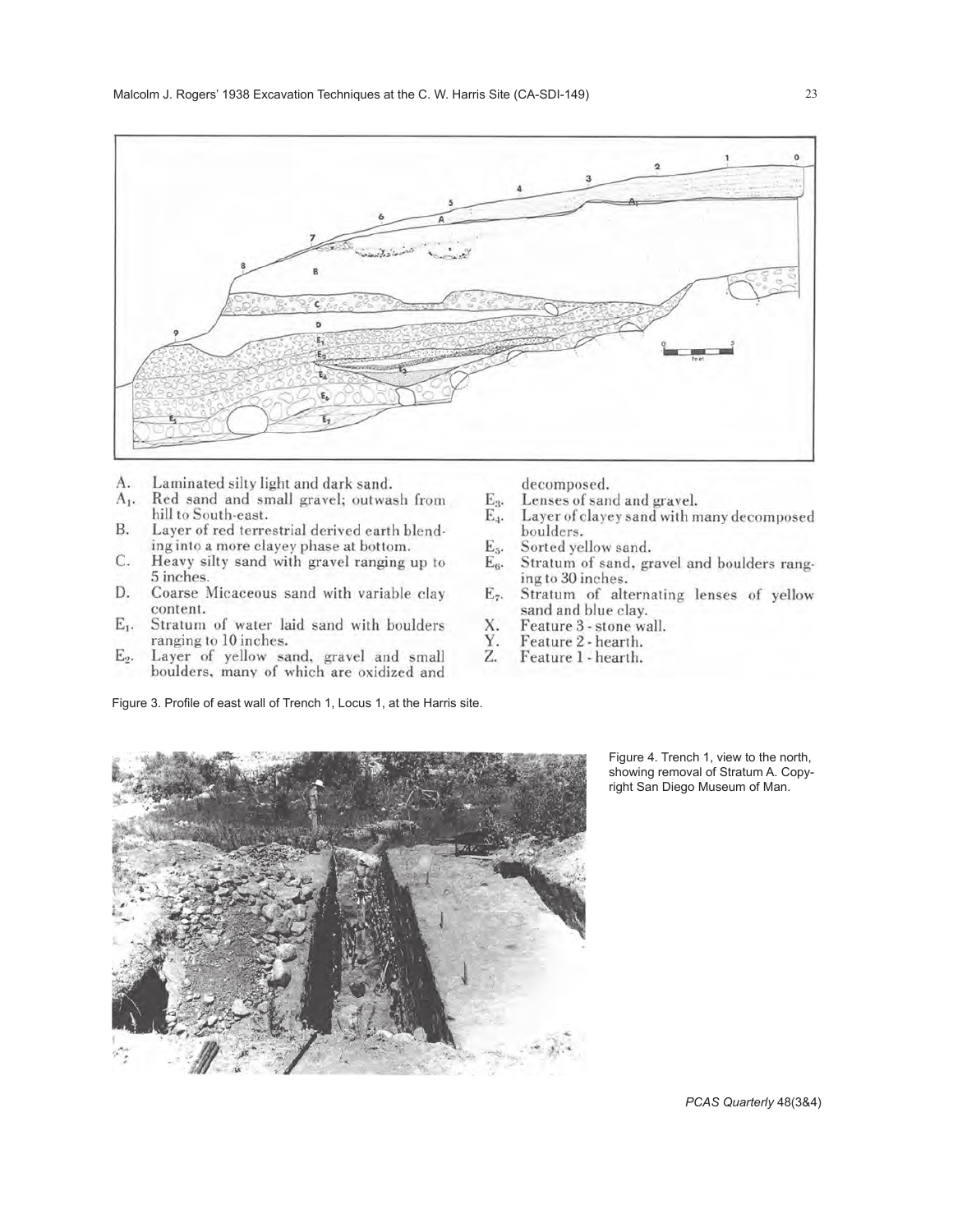24 Warren



Figure 5. Water screening at the Harris site, 1938. Copyright San Diego Museum of Man.

Stratum B in Trench 1, then, was 48 ft long and 6 ft deep. Six arbitrary levels controlled the vertical dimension, and nine 5-x-5-ft excavation units controlled the horizontal dimension. Each artifact was given a field number that described its location in the site. For example, "1B<sub>2</sub>" is unit 1, stratum B, arbitrary level 2 (Figure 3).

In the rocky Stratum C, Rogers recognized three substrata and excavated each as a unit. The first, designated Substratum  $C_1$ , was the upper 4 in and consisted of scattered gravel resting on the rock mass proper. The second, Substratum  $C_2$ , was 8 to 12 in thick, and this rock mass proper extended down to substratum  $C_3$ . Substratum  $C_3$ , 3 to 6 in thick, was composed of small gravel and sand which graded almost imperceptibly into Stratum D. Stratum C was also divided into nine 5-x-5-ft units for horizontal control (Figure 3).

Stratum D, in contrast, was composed of yellow sand with waterworn pebbles and had no internal stratification; it was approached as a geological stratum and subdivided vertically into arbitrary excavation levels. Artifacts were limited to the upper few inches, with a

few flakes resting on the contact between Strata D and E (Figure 3).

In summary, for Strata B, C, and D in Trench 1, the primary controls were the natural strata and excavation units. Stratum B was subdivided into arbitrary levels. Stratum C was subdivided into three natural substrata, and Stratum D was subdivided into arbitrary levels. No triangulation measurements or elevations were taken in any of these strata.

#### **Stratum E in Locus I, Trench 1**

Stratum E was a very thick (ca. 7-ft), complex stratum consisting of a series of substrata of water-deposited gravels and sands, each representing a somewhat different stream environment (Figure 3). In the field notes, the substrata were recorded as E, E', E'', E''', E"", and so on down to E"""". To clarify this system Rogers changed these designations from E to  $E_1$ , E' to  $E_2$ , etc., with E'''''' changed to  $E_7$ . Stratum E vertical control was maintained by excavating each natural substratum as a unit and recording the elevations of the stratigraphic unit, the artifacts, and the features relative to the datum plane. Horizontal control was again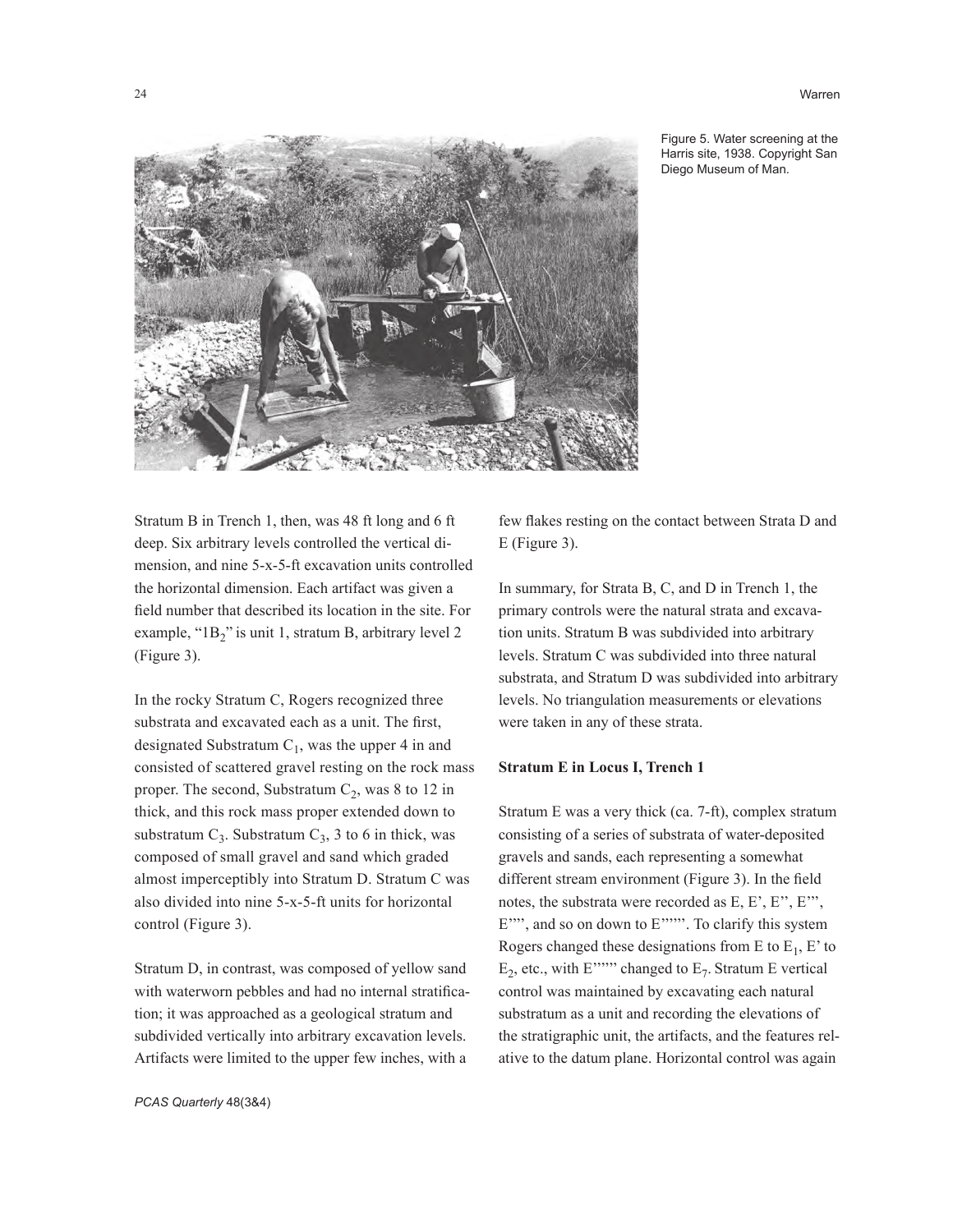maintained by subdividing the trenches into standard excavation units (5-x-5 ft), with the precise horizontal location of the artifacts determined by triangulation measurements from two adjacent walls of the excavation unit. Each substratum was excavated, removed, and processed as a unit in its entirety before excavation of the next was begun. This technique allowed all cultural remains to be relocated to their original position in relation to the stratigraphic units.

Stratum  $E_3$ , a stream channel cut into Stratum  $E_4$ , consisted of four substrata, all of which fit chronologically and stratigraphically between Strata  $E_2$  and  $E_4$ (Figure 3). Stratum  $E_3$  is the only instance where two or more substrata are grouped as a single substratum within Stratum E.

It was Stratum  $E_3$  that led Rogers to extreme excavation techniques. After the excavation of Trench 1 was "completed," Rogers had the deeper, north end of the trench backfilled to the level of the channel, and then he began further investigation of Stratum  $E_3$ . To expose more of Stratum  $E_3$ , he made undercuts (Figure 6), beginning about 24 in above the surface of  $E_3$  and sloping back into the sidewalls of the trench to meet the surface of Stratum  $E_3$ . These undercuts were 22. in deep in the east face of the trench and 40 in in the west face. Excavation units in the undercuts were identified as West Lateral and East Lateral of excavation units  $5E_3$ ,  $6E_3$ , and  $7E_3$ . Precise location of artifacts was recorded in the field notes by measurement from the sidewall of the trench into the undercut and from the north or south end of the excavation units.

Undercutting is a technique not often used for very good reason as recorded by Hayden on August 24 (Figure 7):

Figure 6. Undercutting the east wall of Trench 1, Locus 1, within Stratum E. Copyright San Diego Museum of Man.



*PCAS Quarterly* 48(3&4)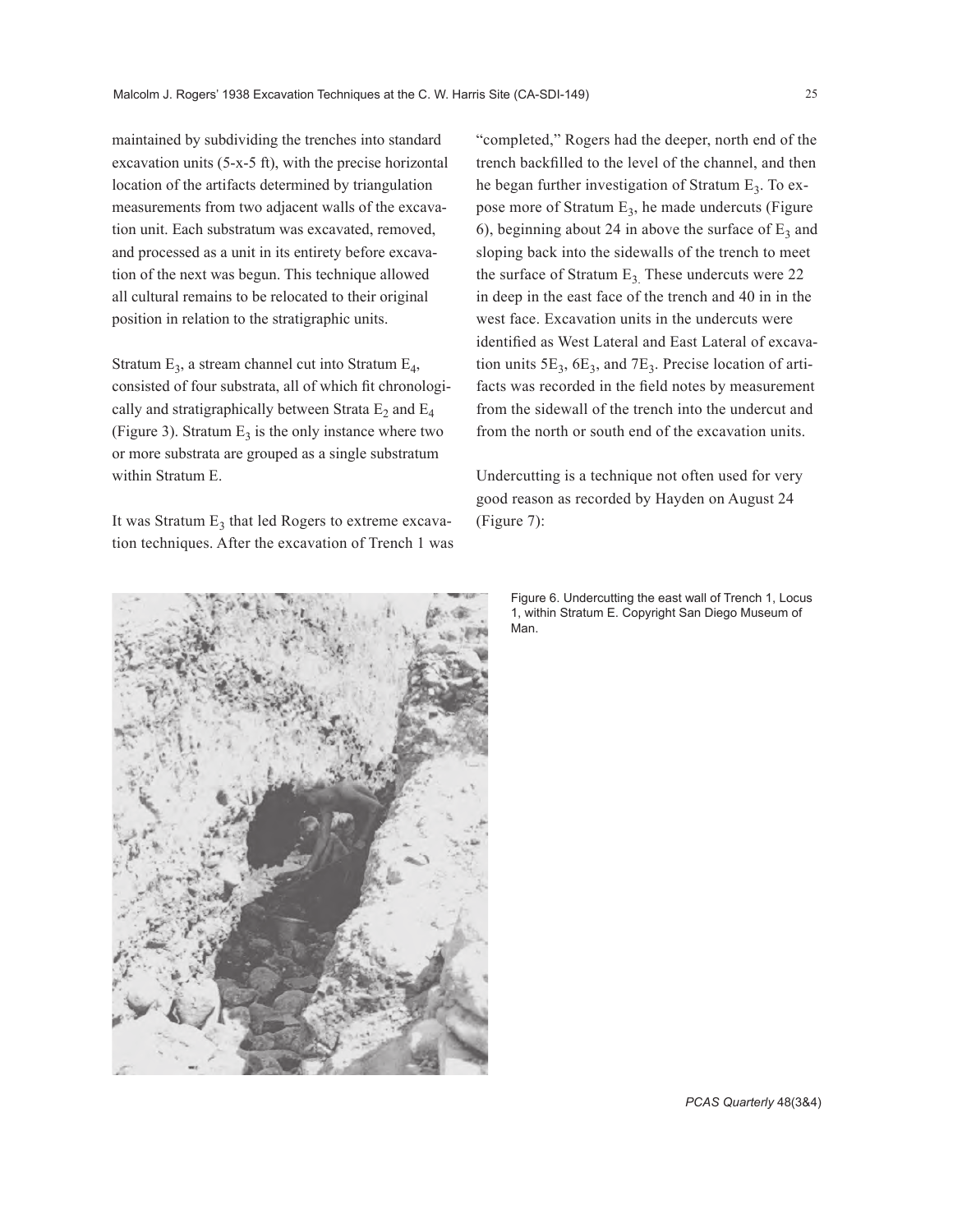



Figure 7. Cleaning up the collapse of the undercut unit in sidewall of Trench 1, Locus 1. Copyright San Diego Museum of Man.

Just before noon the undercut W [wall] of trench collapsed, a section of W face 25' N-S and 6' E-W at max. width sliding into trench. Falling rock gave advance warning and no tools were lost. Halseth badly frightened. Ten feet (N-S), [excavation units] 6 and 7 had been carried W'ward 40 inches into bank [side-wall], and work began on [excavation unit] 5 when bank [side-wall] caved in, splintering the timbers placed earlier [Hayden 1977:W-198, Progress Notes and Archaeological Notes, July–August 1938].

Nevertheless, they continued undercutting the next day.

#### **Artifact Catalog and Data Recorded**

The catalog for Rogers' (1938–1939b) excavation is incomplete. The artifacts from Strata B and C are listed by classes, excavation unit, and level in Rogers' notes. The small number of artifacts in Stratum D are recorded by unit only. There is no indication that any of these artifacts were formally cataloged. Rogers did, however, prepare a catalog for the artifacts from Stratum E.

Each artifact was given a catalog number with a CI (for Carnegie Institution) prefix, followed by numbers in chronological order beginning with 1. Following the catalog number is the critical information regarding the artifact: class of artifact, material, dimensions of the artifact, number of pieces if not a single artifact, elevation, and the field number. The field number is a code for the location of the artifact within the excavations. An example from the catalog (Rogers 1938–1939b: CI-101) illustrates how this information was recorded: "CI-101 - End scraper. Dark felsite, unoxidized. 21 x 39 x 73mm. Elevation 92.8. Field Number 5E'f."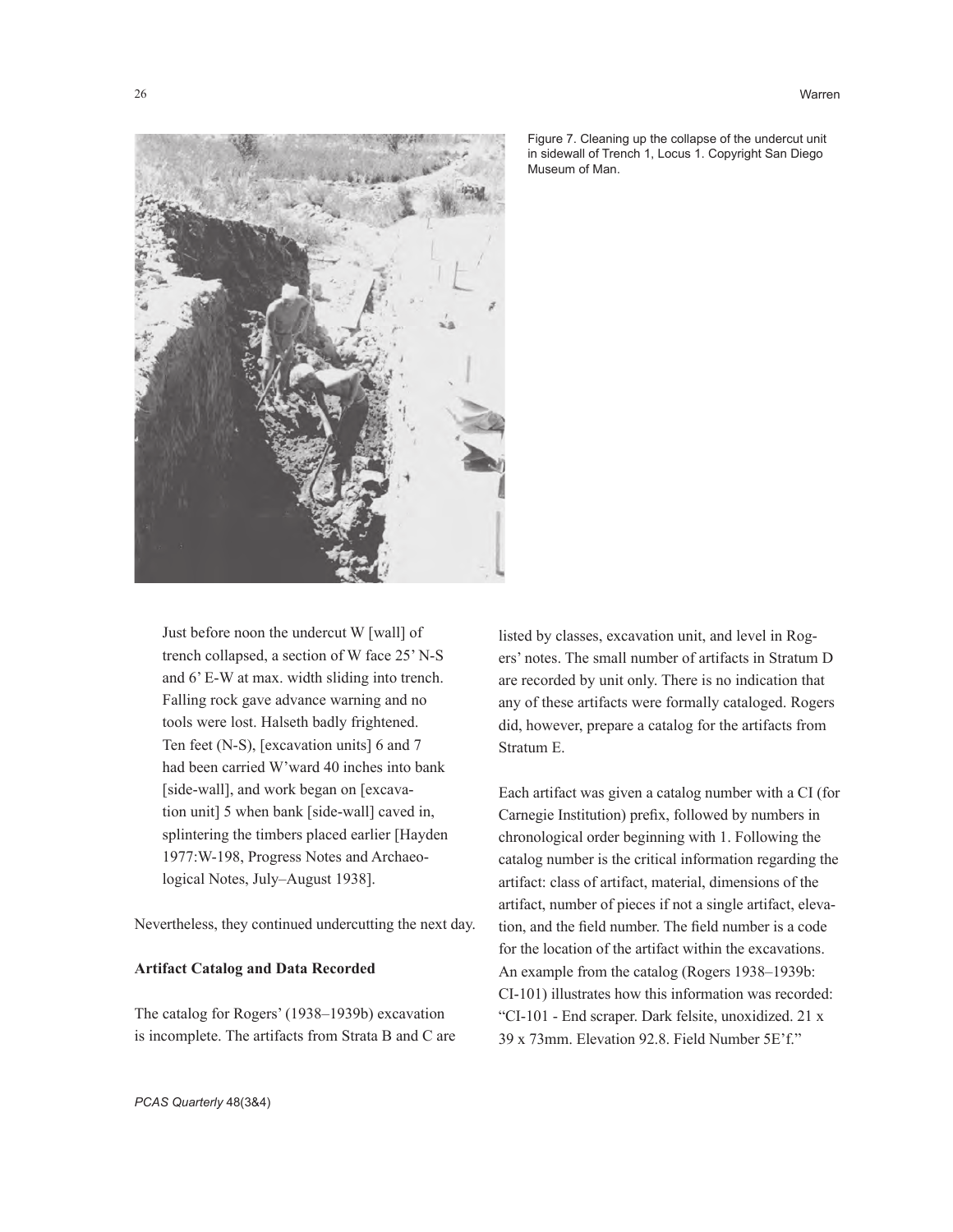The field number 5E'f provides as much information as the rest of the catalog entry. Artifact CI-101 was recovered from excavation unit 5, substratum E' (i.e.,  $E<sub>2</sub>$ ) and was the sixth artifact recorded from this Stratum  $E<sub>2</sub>$  in excavation unit 5 (Figure 3). If recovered from the undercuts in Trench 1, Locus I, it was given an additional designation of either "West Lateral [side wall]" or "East Lateral [side wall]."

The precise horizontal position of each artifact was recorded by triangulation measurements from two adjacent walls of the excavation unit, but these measurements are found only in Hayden's field notes and were not included in the catalog. By combining the information recorded in the catalog and Hayden's field notes, it is possible to identify the precise stratigraphic, vertical, and horizontal location of nearly every artifact in Stratum E, including those in the undercuts. For example, the location of a sharp felsite scraper with field number "7E'''m, W Lat." is described by Hayden (August 25, 1938:23) as "34 [inches] W of W face of trench I, in sandy gravel, 2 inches above stratum bottom, 8 inches S of N line of [excavation unit 7]."

#### **Discussion**

In the 1930s the two leading authorities on late Pleistocene and Holocene geology in the West were Ernst Antevs and Kirk Bryan. In spite of some disagreements in their views, both concurred that the Pleistocene ended about 15,000 years ago and was followed by a transitional period (called the Pluvial). Following the Pluvial, a drier, hotter period between about 7,500 and 4,500 years ago was followed by a short period of cooler/wetter climate (Little Pluvial) that lasted until the beginning of the modern climatic regime (Bryan 1950). Archaeologists relied on these climatic periods worked out by geological experts for chronologically placing their sites (e.g., Campbell 1936; Campbell et al. 1937; Rogers 1939).

This was the scientific environment when Rogers was excavating at the Harris site. He knew it was very important to make certain that his excavations were concordant with the accepted climatic scheme for the past. Rogers (1938) had viewed the Lake Mojave shoreline sites and his San Dieguito component at the Harris site as relatively young (ca. 4,000 years old). In 1938 he met and corresponded with Antevs (1938) regarding stratigraphy at the Harris site. Rogers knew that Antevs (and others) would not agree with the 4,000-year-old date. From Rogers' perspective, Stratum E at the Harris site held the potential for supporting his proposed dates for the San Dieguito artifacts. Every minor variation in Stratum E had great importance to Rogers, and he recorded all of them in detail. His detailed approach even included the orientation of artifacts, presenting data, for example, that they were stream-laid because the heavier ends were upstream and lighter ends downstream (Rogers 1938–1939a:August 25, 1938). Rogers' desire to produce data that supported the age he had assigned to San Dieguito made it necessary for him to develop methods and techniques to record extremely detailed information. Rogers' "problem" led to the "invention" of modern excavation techniques 20 years before they were in general use in North America. That he did not use these methods consistently should not detract from this achievement.

#### **Concluding Comments**

Modern histories of archaeology and recent text books generally claim that three-dimensional recording evolved from the work of Augustus Lane Fox Pitt Rivers via the contributions of Sir Mortimer Wheeler (e.g.*,* Renfrew and Bahn 1991:28–29; Stiebing 1993:257). Hawkes (1982:170) and Wheeler (1954:64–68, 1956:97*)* claimed that in 1936 Wheeler worked out the grid system on the basis of trial and error at Maiden Castle*.* Wheeler acknowledged his debt to Pitt Rivers, who was usually recognized as the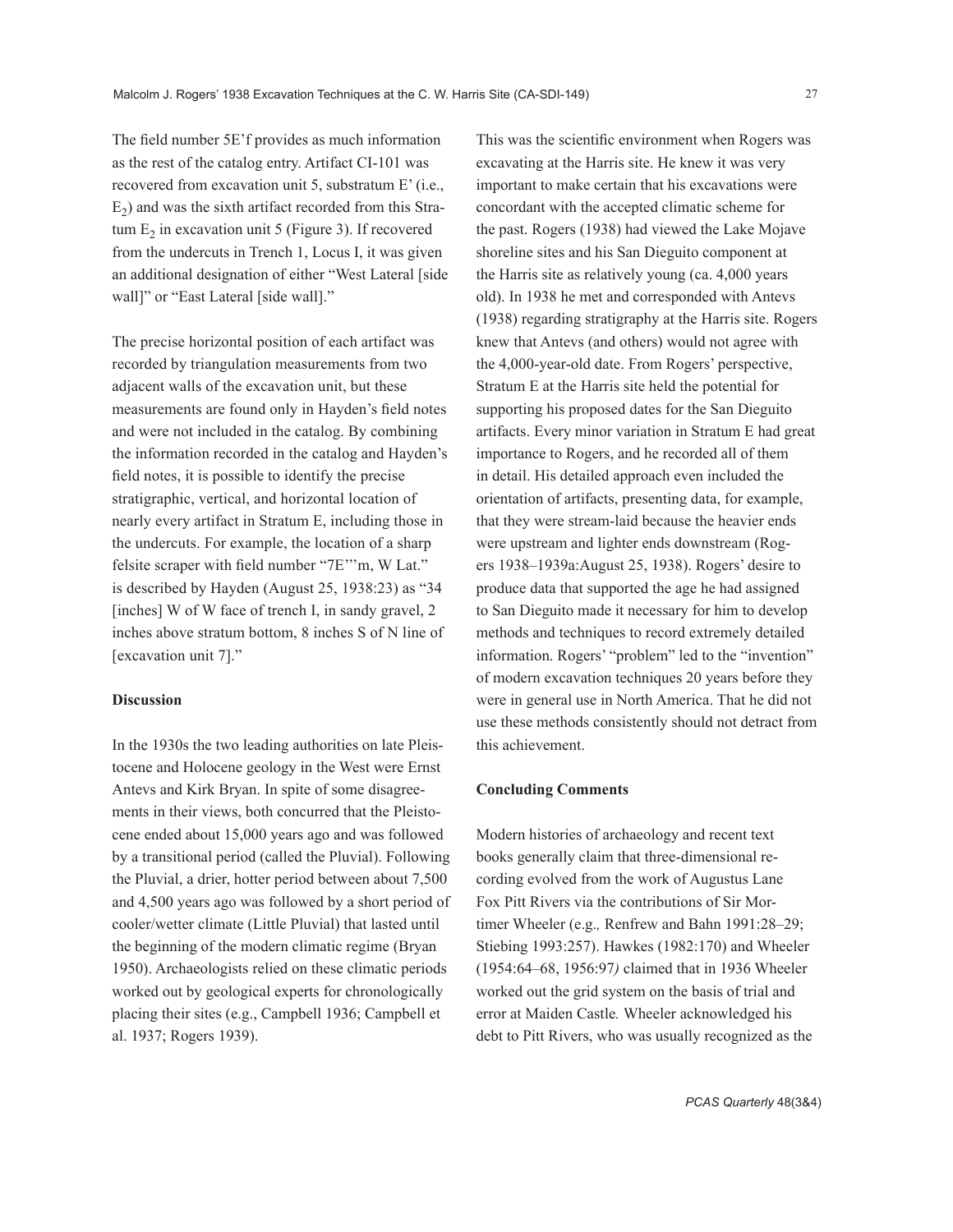"father of scientific archaeological excavation" during the latter half of the twentieth century. Wheeler, arguably the greatest archaeological excavator of the twentieth century, wrote:

Pitt-Rivers' method was to record every object in such a manner that it could be replaced accurately in its findspot on the recorded plan and section. That is the essence of three dimensional recording, and three dimensional recording is the essence of modern excavation [Wheeler 1954:11–12].

More recently, Warren and Rose (1994:3*)* wrote that "scientific excavation" refers to excavations with methods and techniques designed to address research questions stemming from a body of theory and knowledge, and "although the questions asked may vary widely with the archaeologist and the archaeological site, the essence of the excavation methods is still three dimensional recording." The grid system and excavation by natural stratigraphy are respectively viewed as the basis for horizontal and vertical control in modern three-dimensional excavations.

Mortimer Wheeler, however, was not the first to conduct excavations by use of both the grid system and natural stratigraphy. While that claim might well belong to William Pengelly with his excavation of Kent's Cavern in 1865 (Warren and Rose 1994), it has also become apparent that the grid system was independently invented numerous times at various points around the world. In fact, Sidney M. Wheeler, an archaeologist with the Civilian Conservation Corps (and no relation to Sir Mortimer) invented the grid system for excavation of caves in southeastern Nevada in 1934, two years before Sir Mortimer Wheeler excavated at Maiden Castle (Wheeler 1938; Winslow 1996).

Rogers' 1938 excavations developed in response to the need for data regarding spatial relationships of artifacts and natural strata as well as position and

orientation of artifacts. Pengelly was addressing the same kinds of questions at Brixham Cave and Kent's Cavern, as I suspect S. M. Wheeler was also doing in the caves of southeastern Nevada, as was Sir Mortimer Wheeler when he discovered complexities of occupational remains for which his trenching method was no longer viable. All these excavators had important questions that could best be addressed by the study of geological processes, processes of site formation, and stratigraphic relationships. To address these issues required the three-dimensional approach to recording the relationship of cultural remains to geological deposits.

Some may ask why we should consider comparing William Pengelly, S. M. Wheeler, and M. J. Rogers with the great Sir Mortimer Wheeler. I say, "Why not?" The issues of "invention" and of significant techniques deserve reexamination regarding attributions and accolades. Each archaeologist was working within the scientific milieu of his time and place; each was addressing research problems that required some form of a three-dimensional record of archaeological data. Each independently invented that form of recording. As Warren and Rose (1994:35) suggested, "To credit one man with the paternity of scientific methods of excavation is to miss the historical and cultural processes in the intellectual development of the field." When comparing the intellectual context in which Rogers created his excavation methods with the intellectual context of others who seemingly invented similar methods from thin air, it becomes apparent that "advancements" in archaeology are better understood when placed in their broader historical and intellectual contexts than when simply attributed to a single genius—a "father of scientific archaeological excavations."

#### **Acknowledgments**

This paper is a byproduct of many years of research into M. J. Rogers' archeological publications and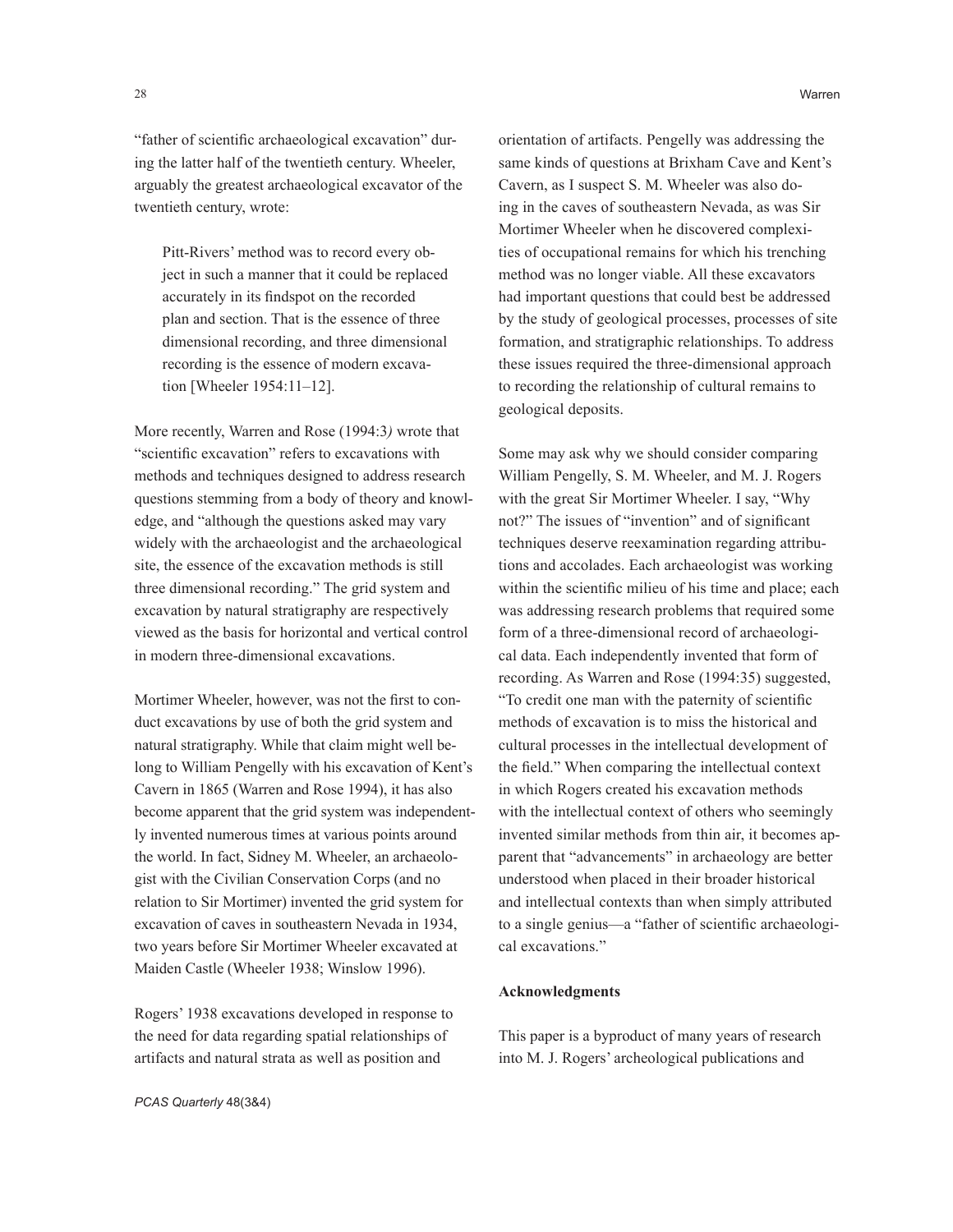archives, so my first acknowledgments must go to Malcolm J. Rogers and Julian D. Hayden for the notes, papers, photographs, recollections, and wisdom they have handed down to later generations. I must also acknowledge Elizabeth W. Crozer Campbell, Rogers' antagonist, whose work caused me to reexamine Rogers' research more carefully. Special thanks to Grace Johnson and Ken Hedges and other present and past staff of the San Diego Museum of Man. During the past 41 years their cooperation and pleasant company have always made for the best of working conditions. I must also thank the San Diego Museum of Man for permission to reproduce M. J. Rogers' cross-section of the San Dieguito River Valley at the Harris site (Rogers 1966:30, Plate 10) as Figure 3 herein as well as an original photograph of Rogers' undercutting of Locus I, Trench 1 (Figure 6 herein). All other illustrations in this article are based on illustrations in Rogers' (1966) paper but have been modified and redrawn to better illustrate points I wished to make. Malcolm Farmer showed me where the Harris site was located, and I thank him for that as well as for conversations that we have had over the years regarding Malcolm Rogers' archaeology. Jeff Wedding performed computer magic on my hand-drawn attempts at illustration. Dr. Joan S. Schneider and Herb Dallas read and critiqued drafts of this paper. I especially thank Dr. Elizabeth von Till Warren, my proof reader and professional critic for the past 55+ years.

#### **References Cited**

#### Antevs, Ernst

1938 Letter to Malcolm Rogers, October 24, 1938. Rogers Collection, San Diego Museum of Man, San Diego, California.

#### Bryan, Kirk

1950 Geological Interpretation of the Deposits. In *The Stratigraphy and Archaeology of Ventana Cave, Arizona*, by Emil W. Haury, pp. 75–126. University of Arizona Press, Tucson. Campbell, Elizabeth W. Crozer

- 1936 Archaeological Problems in the Southern California Deserts. *American Antiquity*  1(4):295–300.
- Campbell, Elizabeth W. Crozer, William H. Campbell, Ernst Antevs, Charles A. Amsden, Joseph A. Barbieri, and Francis D. Bode
- 1937 *The Archaeology of Pleistocene Lake Mohave: A Symposium*. Southwest Museum Papers No. 11. Los Angeles.

# Hawkes, Jacquetta

1982 *Adventurer in Archaeology: The Biography of Sir Mortimer Wheeler*. St. Martin's Press, New York.

#### Hayden, Julian D.

1977 Notes, Recollections, and Photo Catalog: Excavations at the Harris Site, 1938. Manuscript on file, San Diego Museum of Man, San Diego.

Renfrew, Colin, and Paul Bahn

1991 *Archaeology: Theories, Methods and Practice*. Thames and Hudson, New York.

# Rogers, Malcolm J.

- 1938 Culture Horizons in Southern California. Paper read before the Pacific Division of the American Association for the Advancement of Science Conference, June 22, 1938 in San Diego, California. Rogers Collection (F867 R7 copy 2), San Diego Museum of Man, San Diego.
- 1938–1939a Journal and Field Notes of the San Diego Project Engaged in by the San Diego Museum of Man and the Carnegie Institution of Washington, D.C., Summer of 1938 under the Supervision of Malcolm J. Rogers, Site W-198, of the San Diego Museum Archaeological Survey of Southern California. Rogers Collection, San Diego Museum of Man, San Diego.